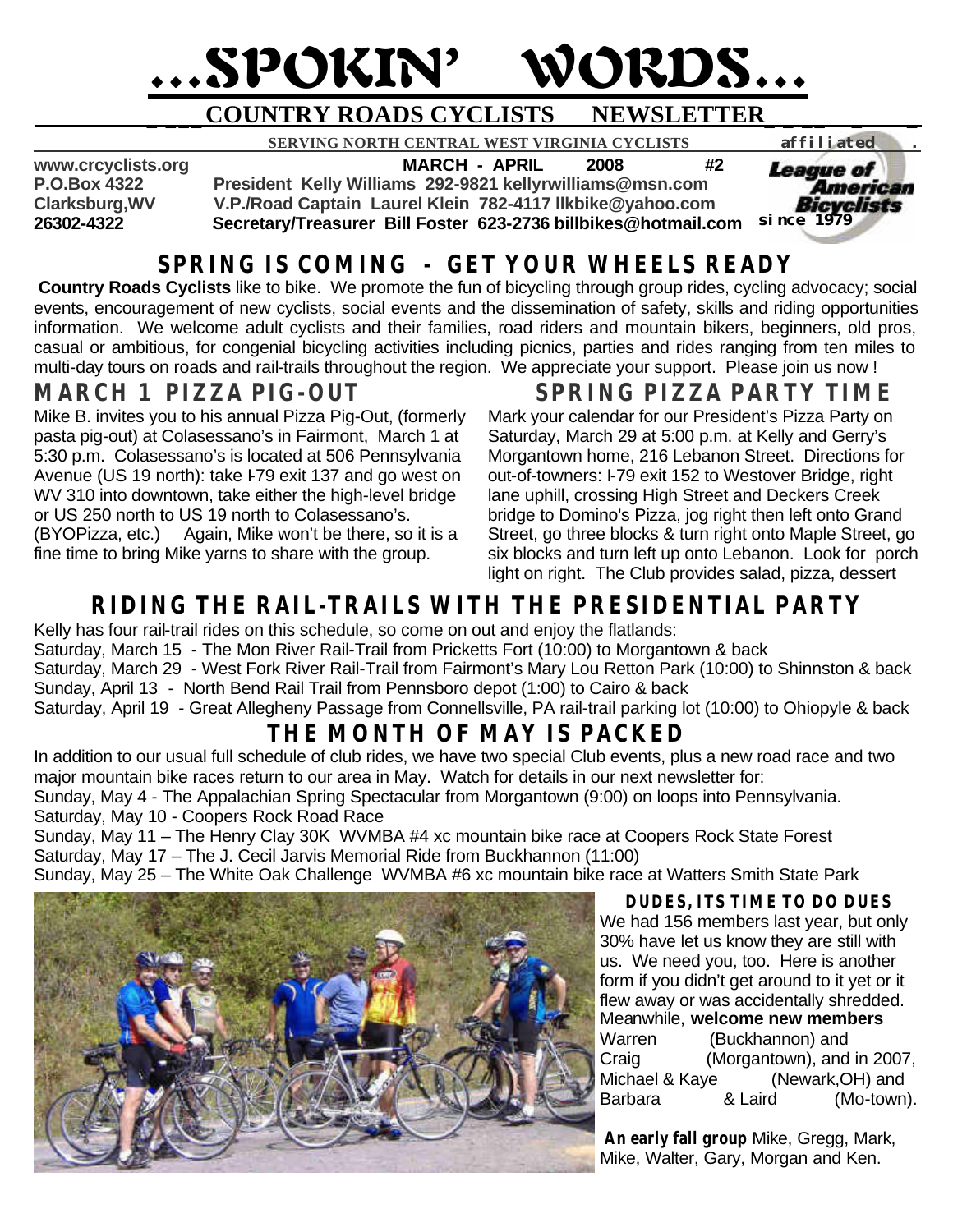**SPOKIN' WORDS 2008 #2 COUNTRY ROADS CYCLISTS NEWSLETTER page 2**

#### REGIONAL EVENTS

**NATIONAL BIKE SUMMIT** LAB March 4-6 Wash,D.C. \$555/450 member bikeleague.org

**CYCLE N C SPRING WEEKEND** April 11-13 Oriental,NC \$5mail-in fee +\$100/115aft 3-11 mapped touring routes cyclenorthcarolina.org

**TOUR de GEORGIA** UCI stage race April 21-27 Tybee Island – Atlanta tourdegeorgia.com 7 stages

**GREAT GREENBRIER RIVER RACE** April 26 run canoe bike

**PA STATE POLICE METRIC CENTURY** April 26 Hershey,PA \$20/25 after 4-4 pspmetriccentury.com

**3 STATE 3 MOUNTAIN CHALLENGE** May 3 Chattanooga,TN \$40 by 4-21 Chattbike.com 25/62/100miles

**BIKE NEW YORK the Great Five Boro Bike Tour** May 4 42 miles Bikenewyork.org

**COOPERS ROCK ROAD RACE** May 10 no details J.R.Petsko 612-0301

**TOSRV** Columbus,OH May 10-11 \$47/57after 3-15 200miles Tosrv.org

**ALA GREENBRIER TRAIL BIKE TREK** May 15-18 fundraiser 3d=100m, 2d=70m \$35/50aft.3-1 +\$450/400pledges mrsnv.com/evt/home.jsp?id=1848

**BRIDGE TO RIDGE BIKE TOUR** May 17 Winfield,WV 36/62(/100?)miles (304) 562-0518 \$25/30 after 5-3

**PEDAL PITTSBURGH** from Station Sq. May 18 \$25/30after 5-1 6/15/25/35/50/60 pedalpittsburgh.org

**CYCLING DOUBLEHEADER**both\$65/90 **Wilderness Road Ride** \$20/30after 5-1 May 24 Blacksburg,VA14/29/38/57m **Mountains of Misery** \$65/95after5-1 May25 Newport,VA 100/125m cyclingdoubleheader.com both \$75/100

**WHEELING TRAIL TOUR**  May 27 no details

**ACE BIG CANYON OFF-ROAD TRI.** June 1 Thurmond X-TERRA series aceraft.com s1.5m, r7-8m, mt.b11m

**NO FRILLS TANDEM WEEKEND** June 6-8 free akronbike.org

**MARIETTA RIVER RENDEZVOUS** June 7-8 Marietta,OH \$55 +dorm \$27 mariettarcc.org

**24 HOURS OF BIG BEAR** mt.bike race June 7-8 grannygear.com/races/ Bigbear/index.shtml

**MATES08 Flemington**,NJ June 12-15 \$210/tandem +hote easterntandemrally.org

**NATIONAL 24 HOUR CHALLENGE** June 14-15 Middleville,MI road n24hc.org \$65/80after4-30,100after5-31

**GREAT OHIO BICYCLE ADVENTURE** June 14-21 Wellington,OH tour loop goba.com \$170/190 after 5-1

**BIKE VIRGINIA Bristol Loop** June 20-25 \$65/day 221-370 miles bikevirginia.org

#### WEST VIRGINIA MOUNTAIN BIKE ASSOCIATION - - 2008 SCHEDULE

**mtb xc racing see wvmba.com** 

Mar. 30 **PIPESTEM CHALLENGE** #1 (304) 543-1120 Apr. 13 **CHALLENGE AT MOUNTWOOD** #2 (740) 350-2206 Apr. 20 **BIG BEAR LAKE BIKE CLASSIC** #3 (304) 379-1211 May 11 **HENRY CLAY 30K** at Coopers Rock #4 (304) 685-3367 May 18 **TOUR de LAKE** at Charles Fork Lake, Spencer #5 (304) 927-5821 May 25 **WHITE OAK CHALLENGE** at Watters Smith S.P. #6 (304) 842-2576 June 15 **APPALACHIAN CLASSIC** at Calhoun Co. Park #7 (304) 612-0301 June 22 **BLACKWATER BIKES W.VA. CHAMPIONSHIP** #8 (304) 259-5286 July 5 **RACE TO LIL MOE'S PLACE** #9 (304) 457-6090 July 13 **NORTH BEND CHALLENGE** #10 (304) 704-6789 July 20 **VALLEY FALLS CHALLENGE** #11 (304) 592-5977 July 27 **LITTLE BEAVER CHAINRING CHALLENGE** Beckley #12 (304) 253-5202 Aug. 3 **RACE TO THE HILLS** Zaleski,OH #13 (419) 989-0239 Aug.10 **BLACK BEAR RACE** Kanawha S. F., Charleston #14 Aug.24 **ACE NEW RIVER BIKE FEST** Oak Hill #15 (888) 223-7238 Sept. 7 **THE DIRT DERBY** Barboursville, #16 Championship (304) 743-9510

**TOUR OF TUCKER CO. ROAD RACE** June 21 J.R.Petsko (304) 612-0301

**BICYCLE TOUR OF COLORADO** June 22-28 330+ Durango-Telluride Loop bicycletourcolorado.com \$360+ 400+m

**SNOWSHOE MT. BIKE RACE SERIES** June 27-29, July 25-27,Aug. 29-31finale Mayhem on the Mts. snowshoemtn.com

**MedExp. MOUNTAINEER TRIATHLON** June 29 Morgantown half-marathon and olympic swim/bike/run fees vary mountaineertri.com

**TOUR DE FRANCE** July 5-27

**SCENIC MOUNTAIN TRIATHLON ?** July 6 ? Richwood no details

**BON TON ROULET** Finger Lakes tour July 20-26Cortland,NY bontonroulet.com

**CAM Weekend** Princess Anne,MD July 24-27 rally onelesscar.org

**EASTERN TAMDEM RALLY**Durham,NH Aug.1-3 \$135/145 aft.6-15 + lodging easterntandemrally.org

**MOUNTAIN MAMA** Monterey, VA Aug.2 27/53/67/100+ \$50/60 after July 1 bikemountainmama.homestead.com

**CHEAT MT. CHALLENGE/ SNOWSHOE CENTURY RIDE** Aug. 16 wvcf.org

**W.VA. COUNTRY ROADS MS150** Sept. 6-7 \$30 + \$200pledges road or rail-trail from Lewisburg. nationalmssociety.org/site/pageserver? pagename=BIKE\_wvt\_homepage

**HANCOCK HORIZONTAL HUNDRED**

Sept. 7 \$22/27after 7-23, 32/62/100m hancockhandlebars.org Findlay, OH